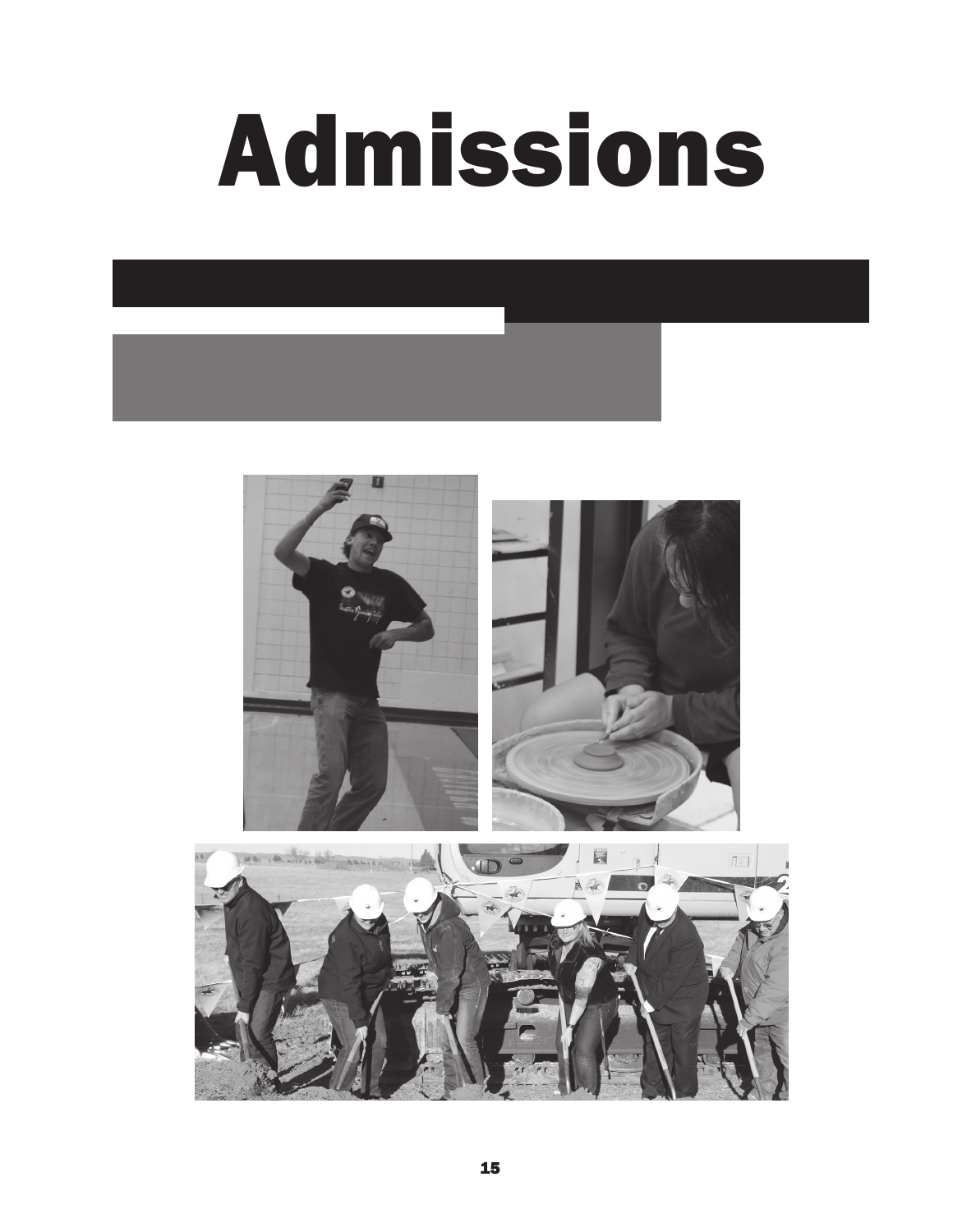## Admissions

All correspondence regarding admissions and other information should be addressed to: Admissions Office Eastern Wyoming College 3200 West C Street Torrington, WY 82240 or call 307.532.8230 or 866.327.8996

# Admissions Policies

Eastern Wyoming College is open to all students who meet the admission policies without regard to race, color, national origin, marital status, sexual orientation, sex, religion, political belief, veteran status, age, or disability.

It is strongly recommended that applicants provide the Admissions Office with an official transcript of their secondary school record, high school equivalency certificate, and/or transcripts from colleges previously attended. These credentials are important for purposes of applying for scholarships, academic advisement, and efficient transfer of credit hours from previously attended institutions. For Financial Aid eligibility requirements, please see the Financial Aid section.

# Entrance Placement Testing

Prospective students must have an appropriate ACT or SAT score or take placement exams prior to registration and enrollment to aid in proper class placement and maximize academic success. Placement tests are administered in the Center for Testing and Career Services for a \$20 initial fee. Placement exam results are valid for one year.

Students will be allowed to retest within a year of the original test date at no additional charge. Third and fourth retakes will be offered for a fee of \$7.50 per test.

Please refer to the following course placement guide for additional information:

# Veterinary Technology Placement Guide

# Automatic Placement in Vet Tech Program

| ACT: Math                                                                                                                      | 21 or above |  |  |
|--------------------------------------------------------------------------------------------------------------------------------|-------------|--|--|
| and ACT: English                                                                                                               | 18 or above |  |  |
| and ACT: Reading                                                                                                               | 21 or above |  |  |
| or HOAE Arithmetic (40 or above), Reading<br>Comprehension (40 or above) and Vocational<br>Adjustment Index (40 or above)      |             |  |  |
| or Completion of all first semester VTAD<br>certificate classes with a grade of "C" or better<br>and placement into VTTK 1751. |             |  |  |

It is preferred that students takes the Health Occupations Aptitude Exam (HOAE) exam at Eastern Wyoming College. However, arrangements may be made for off-site testing on an individual basis. For more information about the HOAE, contact the Center for Testing and Career Services at (307) 532.8288.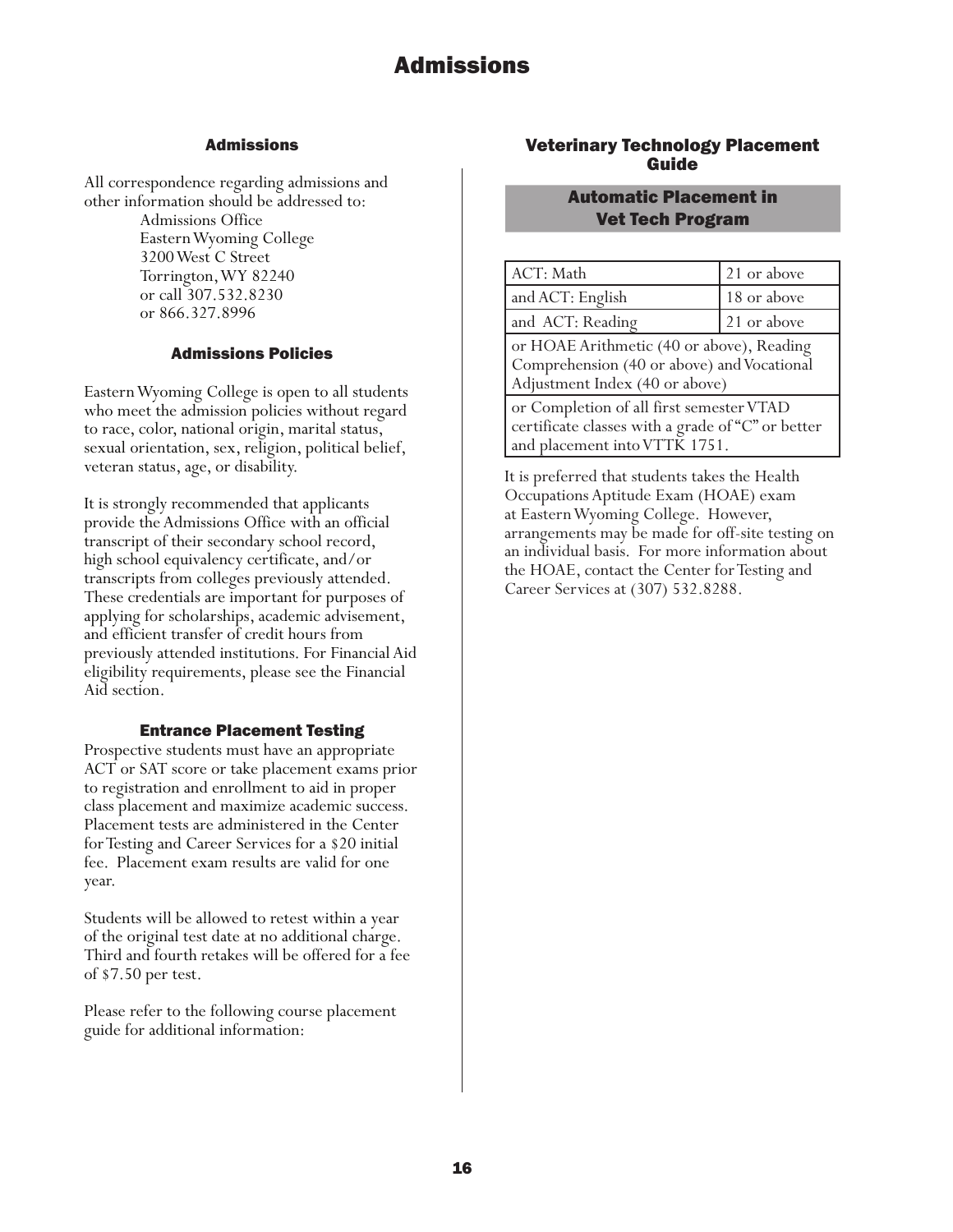# PLACEMENT GUIDE

# *NOTE: All Next Generation ACCUPLACER Scores subject to change without notice* 2019-2020

| <b>MATH</b><br>QAS = Quantitative Reasoning, Algebra, and Statistics AAF= Advanced Algebra and Functions |                                                                                                                       |                                                                                                                                                             |                                                                                                                            |                                                                                                                                     |                                                                                                             |  |  |
|----------------------------------------------------------------------------------------------------------|-----------------------------------------------------------------------------------------------------------------------|-------------------------------------------------------------------------------------------------------------------------------------------------------------|----------------------------------------------------------------------------------------------------------------------------|-------------------------------------------------------------------------------------------------------------------------------------|-------------------------------------------------------------------------------------------------------------|--|--|
| <b>ACT</b>                                                                                               | <b>SAT</b>                                                                                                            | <b>Next Generation</b><br><b>CLASSIC</b><br><b>Math Class</b><br><b>ACCUPLACER</b><br><b>Placement</b><br><b>ACCUPLACER</b><br>(Total Score Range: 200-300) |                                                                                                                            | <b>Pre-Requisite</b><br>for:                                                                                                        |                                                                                                             |  |  |
| $0 - 13$                                                                                                 | $10 - 15$                                                                                                             | Arithmetic 0-34                                                                                                                                             | Arithmetic: 200-239                                                                                                        | <b>Adult Education Referral</b>                                                                                                     |                                                                                                             |  |  |
| $14 - 18$                                                                                                | MATH 0903 Pre-Algebra<br>$16 - 20$<br>Arithmetic 35-80<br>Arithmetic: 240-275<br>Arithmetic                           |                                                                                                                                                             | VTTK 1500 Orientation<br>to Vet Technology<br>VTTK 1510 Clinical<br>Techniques I<br>VTTK 1520 Clinical<br>Techniques II    |                                                                                                                                     |                                                                                                             |  |  |
| $19 - 20$                                                                                                | $21 - 24$                                                                                                             | Arithmetic 81-120<br><sub>or</sub><br>Elementary Algebra<br>$40 - 54$                                                                                       | Artihmetic: 276-300<br><b>or</b><br>QAS: 221-249                                                                           | MATH 0920 Elementary<br>Algebra<br>MATH 1515 Applied<br><b>Technical Mathematics</b><br><b>BADM 1005 Business</b><br>Mathematics    | BIOL 1010 General<br>Biology I<br>VTTK 1925 Applied<br>Principles of Chemistry<br>for Veterinary Technology |  |  |
| $21 - 22$                                                                                                | $25 - 30$                                                                                                             | Elementary Algebra<br>$55 - 84$                                                                                                                             | QAS: 250-300<br>or<br>AAF: 225-249                                                                                         | MATH 0930 Intermediate<br>Algebra<br>MATH 1000 Problem Solving<br>VTTK 1751 Pharmaceutical<br>Calculations                          | <b>CHEM 1000</b><br><b>Introductory Chemisty</b><br>COSC 1010 Introduction<br>to Computer Science I         |  |  |
| $23 - 24$                                                                                                | $31 - 35$                                                                                                             | College Level<br>Mathematics<br>$0 - 62$                                                                                                                    | AAF: 250-300                                                                                                               | MATH 1100 Math for<br>Elementary Teachers I<br>(ACT 21)<br>MATH 1400 Pre-Calculus<br>Algebra<br>MÄTH 1450 Algebra &<br>Trigonometry | CHEM 1020 General<br>Chemistry I                                                                            |  |  |
| 25                                                                                                       | $36 - 40$<br>Placement in                                                                                             | College Level<br>Mathematics<br>63-102                                                                                                                      | AAF: 290-300                                                                                                               | MATH 1405 Pre-Calculus<br>Trigonometry                                                                                              |                                                                                                             |  |  |
| 26                                                                                                       | MATH 1405,<br>MATH 2350,<br>MATH 2200, will<br>be determined<br>based on SAT<br>score 36-40, plus<br>high school Math | College Level<br>Mathematics<br>63-102                                                                                                                      | AAF: 290-300                                                                                                               | <b>MATH 2350 Business</b><br>Calculus                                                                                               |                                                                                                             |  |  |
| 27                                                                                                       | performance/<br>transcripts and/<br>or appropriate<br>score on the<br>ACCUPLACER<br>College Level<br>Math exam.       | College Level<br>Mathematics<br>103-120                                                                                                                     | Placement in MATH 2200 will<br>be determined on ACT score<br>or SAT score plus high school<br>Math performance/transcripts | MATH 2200 Calculus I                                                                                                                |                                                                                                             |  |  |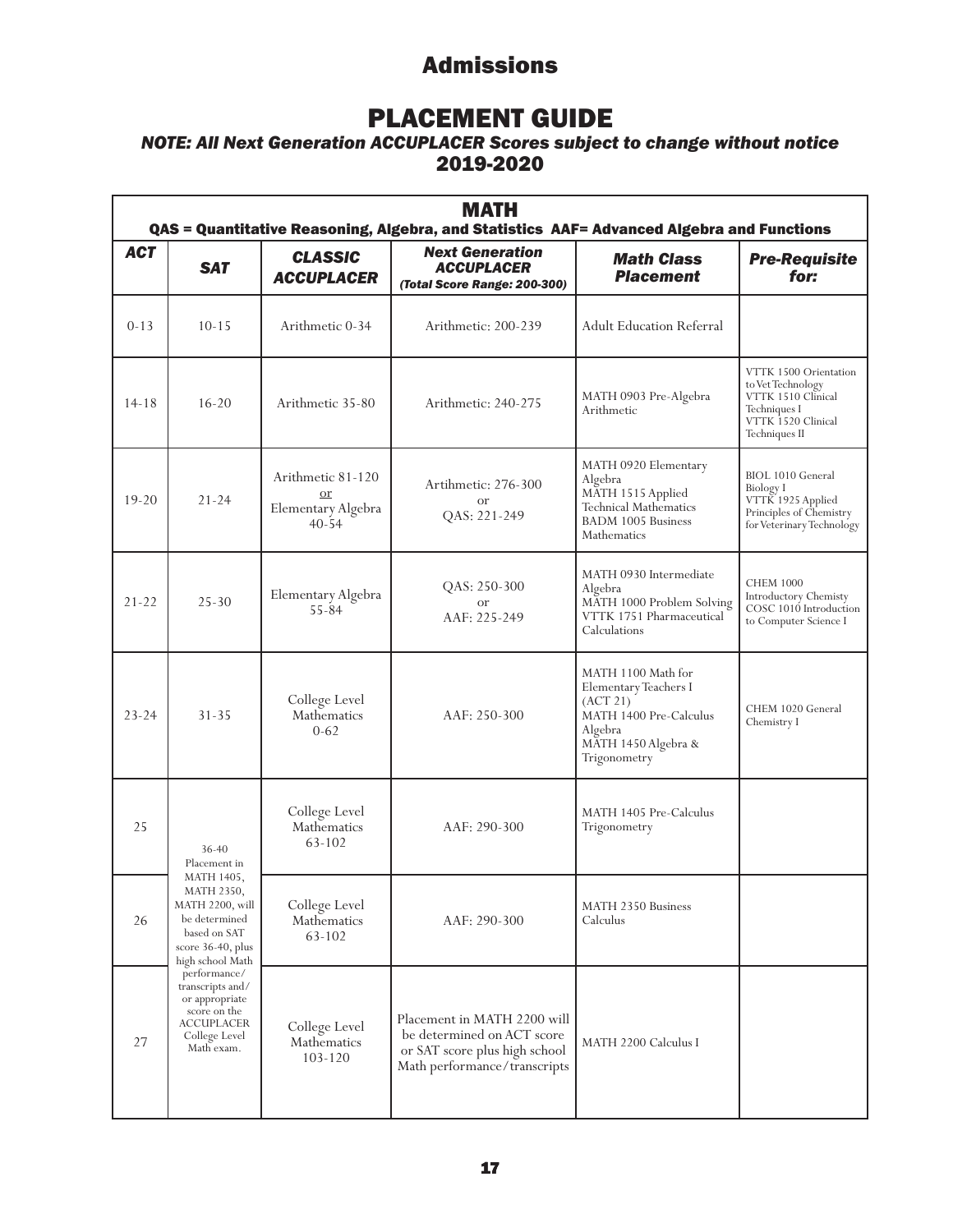# PLACEMENT GUIDE

# *NOTE: All Next Generation ACCUPLACER Scores subject to change without notice* 2019-2020

| <b>ENGLISH</b>               |            |                                                               |                                                                                          |                                                             |                                                                                                                                                                                            |  |
|------------------------------|------------|---------------------------------------------------------------|------------------------------------------------------------------------------------------|-------------------------------------------------------------|--------------------------------------------------------------------------------------------------------------------------------------------------------------------------------------------|--|
| <b>ACT</b><br><b>ENGLISH</b> | <b>SAT</b> | <b>CLASSIC</b><br><b>ACCUPLACER</b><br><b>Sentence Skills</b> | <b>NEXT GENERATION</b><br><b>ACCUPLACER</b><br>(WRITING)<br>(Total Score Range: 200-300) | <b>English Class</b><br><b>Placement</b>                    | <b>Pre-Requisite for:</b>                                                                                                                                                                  |  |
| $0 - 15$                     | $10 - 26$  | $0 - 70$                                                      | 200-236                                                                                  | ENGL 0625 English<br>Foundations:<br>Grammar<br>and Writing |                                                                                                                                                                                            |  |
| $15 - 17$                    | $27 - 40$  | 56-86                                                         | 237-249                                                                                  | TECH 1005 Applied<br>Technical Writing                      | VTTK 1500 Orientation to Vet<br>Technology<br>VTTK 1510 Clinical Techniques I<br>VTTK 1520 Clinical Techniques II<br>VTTK 1700 Medical Terminology<br>VTTK 1750 Veterinary<br>Pharmacology |  |
| $16 - 17$                    | $27 - 30$  | 71-86                                                         | 237-249                                                                                  | ENGL 1009 English<br>Co-Requisite for<br>English 1010       | <b>BIOL 1010 General</b><br>Biology I<br>GEOL 1470 Environmental Geology                                                                                                                   |  |
| 18                           | $31 - 40$  | 87-120                                                        | 250-300                                                                                  | ENGL 1010 English<br>I: Composition                         |                                                                                                                                                                                            |  |
|                              |            |                                                               |                                                                                          |                                                             |                                                                                                                                                                                            |  |

# READING COMPREHENSION

| <b>ACT</b><br><b>Reading</b> | <b>SAT</b> | <b>CLASSIC</b><br><b>ACCUPLACER</b> | <b>NEXT GENERATION</b><br><b>ACCUPLACER</b><br>(Total Score Range: 200-300) | <b>Reading Class</b><br><b>Placement</b>  | <b>Pre-Requisite for:</b>                                                                                                                                                                                                                                                                                                                                                                                                                                    |
|------------------------------|------------|-------------------------------------|-----------------------------------------------------------------------------|-------------------------------------------|--------------------------------------------------------------------------------------------------------------------------------------------------------------------------------------------------------------------------------------------------------------------------------------------------------------------------------------------------------------------------------------------------------------------------------------------------------------|
| $0 - 8$                      | $10-20$    | $0 - 25$                            | 200-217                                                                     | <b>Adult Education</b><br>Referral        |                                                                                                                                                                                                                                                                                                                                                                                                                                                              |
| $9 - 20$                     | $21 - 29$  | 26-75                               | 218-247                                                                     | <b>HMDV 0500</b><br><b>Bridge Reading</b> |                                                                                                                                                                                                                                                                                                                                                                                                                                                              |
| 21                           | $30-40$    | $76 - 120$                          | 248-300                                                                     | No reading<br>improvement<br>required     | ANSC 2615 Veterinary Anatomy &<br>Physiology<br>BIOL 1010 General Biology I<br>GEOL 1470 Environmental Geology<br>VTTK 1500 Orientation to Vet<br>Technology<br>VTTK 1510 Clinical Techniques I<br>VTTK 1520 Clinical Techniques II<br>VTTK 1700 Medical Terminology<br>VTTK 1750 Veterinary Pharmacology<br>VTTK 1925 Applied Principles of<br>Chemistry for Veterinary Technology<br>VTTK 1950 Appliced Principles of<br>Biology for Veterinary Technology |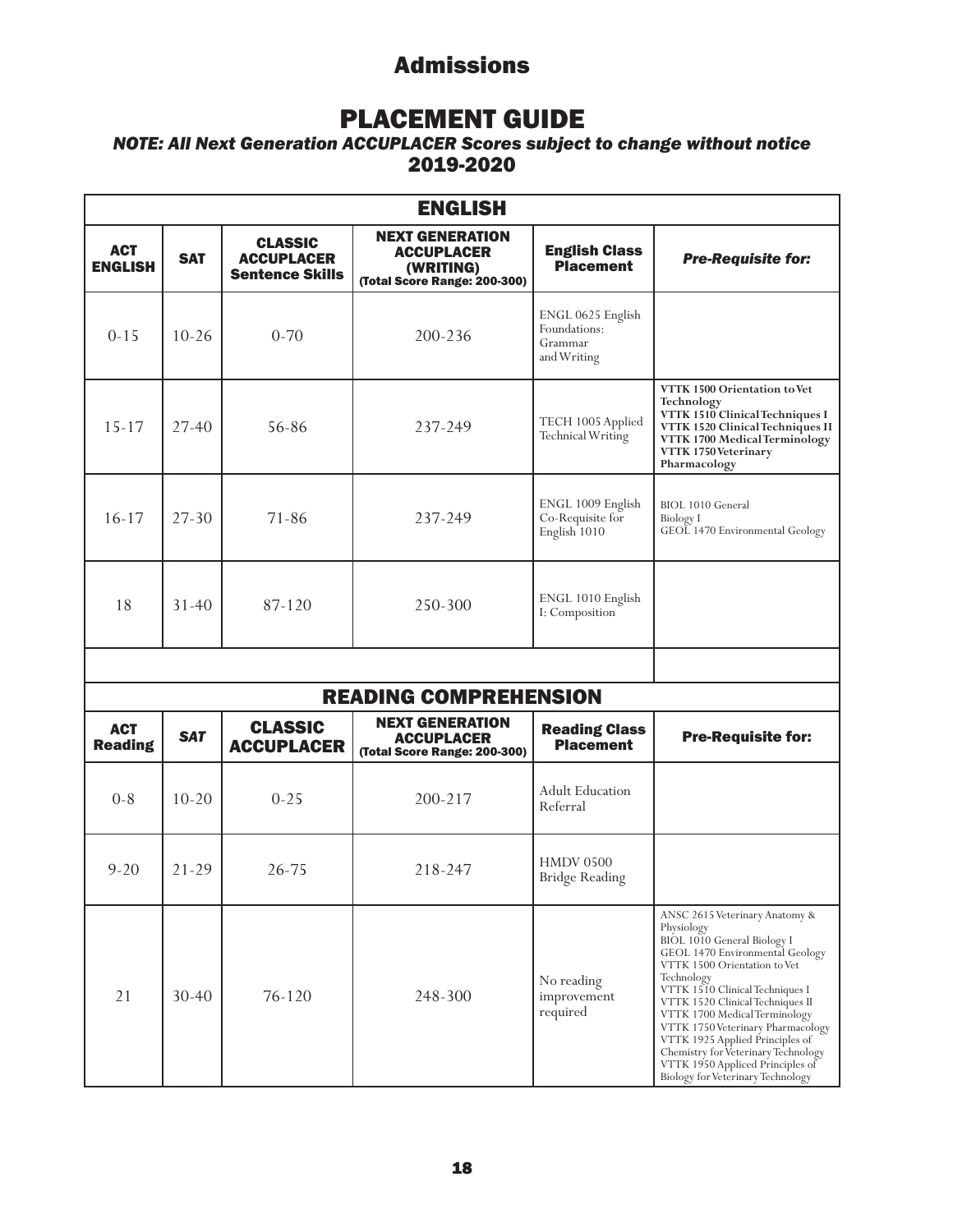## Admission Procedures

#### I. New Applicants Who Have Not Attended Eastern Wyoming College:

- 1. Application materials are available and should be submitted to the Admissions Office or on the EWC website. New applications are not accepted after the Friday before the start of the semester.
- 2. Request a 6-7 semester high school transcript or High School Equivalency transcript be sent directly to the Admissions Office or send a final transcript following high school graduation.
- 3. All applicants to Eastern Wyoming College are strongly encouraged, but not required to submit results of the ACT or SAT tests. Results are used only for academic advisement, career planning, and scholarship eligibility and are not used as admissions criteria.
- 4. Applicants who are accepted will be notified as soon as their credentials are processed.

### II. Transfer Students:

- 1. Eastern Wyoming College accepts credit from regionally accredited institutions of higher education that are on the American Council on Education's Accredited Institutions of Post-Secondary Education list.
- 2. Students must submit an application for admission to the Admissions Office or on the EWC website.
- 3. Students must submit official copies of transcripts from each institution attended.
- 4. The transcripts become the property of EWC and will not be released to a third party.
- 5. Transcript evaluations are completed for students who are accepted for admissions. The transcript evaluation indicates which course work is equivalent to EWC courses. If a course is not identical to a course offered at EWC, but is a college-level course, the course is general transfer credit. Credit is received but it may not fulfill a EWC requirement.
- 6. Course descriptions and/or course syllabi may be requested to further identify it's equate to EWC courses.
- 7. Only courses transferred in are listed on the evaluation and on the EWC transcript. Fifteen (15) credit hours of the degree program must be completed through EWC.
- 8. Credit is not accepted for remedial course

work although remedial courses will be considered for pre-requisites.

- 9. Course work completed with a grade of "C" or better will be eligible for transfer.
- 10. GPA does not transfer nor is it added to the EWC cumulative GPA.
- 11. Credit from an institution on the quarter system is converted to semester hours (a quarter hour is two-thirds of a semester hour). Fractions of hours are not rounded up.

#### III. Readmission of Former Students:

Former EWC students who have attended another college/university since their last attendance (at EWC) are considered transfer students for admission purposes. The Admissions Office may require completion of a new Application for Admission, if non-attendance exceeds one year.

#### IV. Special Admissions:

- 1. Eastern Wyoming College will provisionally admit individuals who, in the judgment of the College, can benefit from one of the College programs or courses.
- 2. The individual must have written approval from the Vice President for Academic Services.
- 3. Special Admissions students must meet the same assessment/placement test criteria for math, English, and reading as required of EWC college students.

### V. International Students:

Eastern Wyoming College is authorized under federal law to enroll non-immigrant students.

1. Applicants must meet English proficiency and financial support requirements. International students whose native language is other than English must furnish scores on the Test of English as a Foreign Language (TOEFL). A paper-based TOEFL score of 487 or a computer-based TOEFL score of 163 or an Internet-based TOEFL score of 57 is required for acceptance. Also required is completion of all sections of the Confidential Financial Statement form (available from the Admissions Office) including Statement of Guarantor and Bank Verification. For additional information regarding the admission of international students, contact the EWC Vice President for Student Services at 307.532.8257.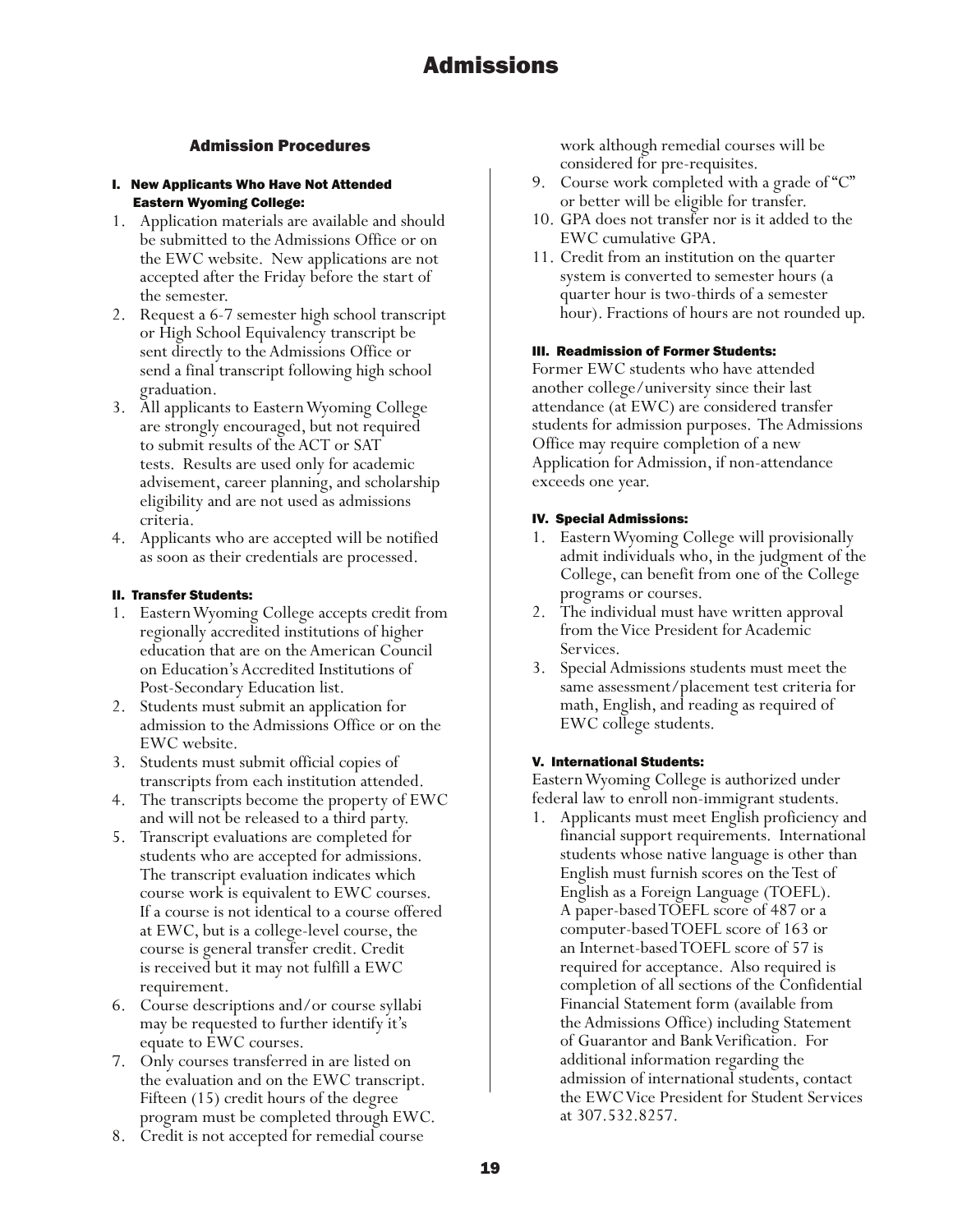2. If you are currently attending another college in the US and want to transfer to Eastern Wyoming College, please complete the EWC transfer form (top section only) and then send it to the international student contact at your current institution. Have them complete the bottom section of the form and send it to the Admission Office at EWC. The form is available upon request. Please contact the EWC Admissions Office at 307.532.8230.

### VI. Military Credit:

Eastern Wyoming College evaluates military services schools and occupational credit using the American Council on Education's Guide to the Evaluation of Educational Experiences in the Armed Services.

EWC ensures servicemembers and their family members share in appropriately accredited postsecondary educational opportunities available to other citizens.

#### VII. Senior Citizens:

The College will admit all persons who are residents of the State of Wyoming, and 60 years of age or older, to enroll without tuition charges in any **credit** courses offered by Eastern Wyoming College. Seniors are expected to pay for fees, books, and materials for each class in which they enroll.

## Semester Tuition and Fee Schedule

All tuition and fees must be paid in full at the beginning of each semester and before the student attends classes. All checks should be made payable to Eastern Wyoming College. Payment plans may be available from the EWC Business Office for those students who qualify. Failure to pay tuition and fees, or have an approved payment plan in place before the student attends classes may result in a late payment charge. Students should be aware that unpaid/past due accounts may be turned over to a collection agency. Should this occur, no corrections to the student's account will be made by Eastern Wyoming College. Tuition rates are subject to change without notice upon approval of the Wyoming Community College Commission. The EWC Board of Trustees reserves the right to change fees at any time.

## Activity & Use/Technology Fees (Torrington/Douglas Campuses)

In addition to tuition costs each student will be charged an Activity and Use/Technology Fee of \$38 per credit hour up to and including 15 credit hours for a maximum charge of \$570 per semester.

#### Student Support

- \$5 (Supports scholarship funds)
- **Student Activities**
- \$8 (Admission to sporting, fine arts, recreational, and leisure activities for all Torrington and Douglas campus students)

#### Instructional Support

 \$17 (Supports general educational costs)

#### Technology Fee

- \$8 (Support and upgrade technology infrastructure)
- \$38 Total Torrington/Douglas Campus Fees per Credit Hour

# Activity & Use/Technology Fees (Outreach - Chugwater, Glendo, Glenrock, Hulett, Lusk, Moorcroft, Newcastle, Sundance, Wheatland, and Upton)

The Outreach Activity and Use/Technology Fee of \$16 is charged on every registered credit up to and including 16 credit hours for a maximum charge of \$256 per semester.

#### Outreach Use Fees per Credit Hour

\$8 (Supports general educational costs, scholarships, and activities at the Regional Learning Centers that generate the fees)

#### Technology Fee

- \$8 (Support and upgrade technology infrastructure)
- \$16 Total Outreach Fees per Credit Hour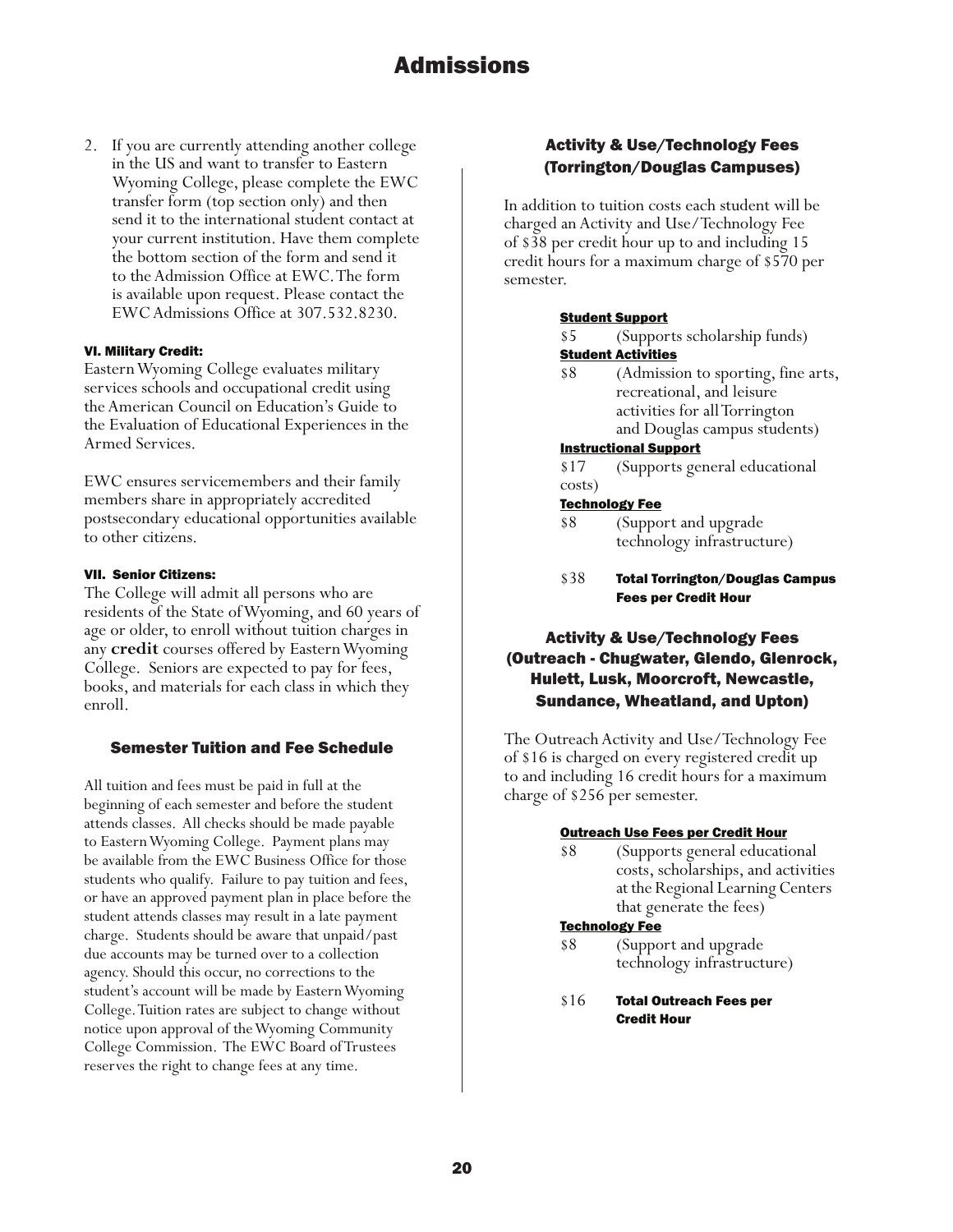# Residence Hall Fees (2019-2020)

Standard Room–Eastern Hall (Option 1) Fall Semester Spring Semester Total

| . <b>.</b> sen.este. | $-1.11$ $-1.11$ | -----   |
|----------------------|-----------------|---------|
| \$3,160              | \$3,160         | \$6,320 |
|                      |                 |         |

Private Standard–Room Eastern Hall (Option 2) Fall Semester Spring Semester Total \$3,580 \$3,580 \$7,160

| <b>Suite-Eastern Hall (Option 3)</b> |                              |         |  |  |
|--------------------------------------|------------------------------|---------|--|--|
| <b>Fall Semester</b>                 | <b>Spring Semester Total</b> |         |  |  |
| \$3,355                              | \$3,355                      | \$6,710 |  |  |

Private Suite–Eastern Hall (Option 4) Fall Semester Spring Semester Total \$3,775 \$3,775 \$7,550

Semi-Private Suite–Lancer Hall (Option 5) Fall Semester Spring Semester Total \$3,445 \$3,445 \$6,890 *Summer 2019: \$150 per week (Room only)*

## Private Suite–Lancer Hall (Option 6)

Fall Semester Spring Semester Total \$3,890 \$3,890 \$7,780 *Summer 2019: \$150 per week (Room only)*

*Fees include: Room, Board, Local Telephone Service, Basic TV Service, and Internet Service\**

*\*Basic Internet service provided may not fully support some media-rich activities such as online gaming or video streaming.*

The above listed fees are subject to revision each year. In addition, there is a refundable housing security deposit of \$150 required with each housing application. The housing security deposit is refundable if there is no room damage and the student complies with all check-out procedures. Please contact the Director of Residence Life for more information at 307.532.8336.

## Meal Plan Options (per semester)

| <b>17 Meal Plan:</b> | Seventeen meals per week         |
|----------------------|----------------------------------|
| <b>14 Meal Plan:</b> | Any fourteen meals per week plus |
|                      | \$140 Munch Money                |
| <b>10 Meal Plan:</b> | Any ten meals per week plus      |
|                      | \$325 Munch Money                |

 All students living in the EWC residence halls participate in the food service program with three meal plan options to choose from. 17 meals

per week, 14 meals per week with \$140 Munch Money or 10 meals per week with \$325 Munch Money. Munch Money is a non-refundable, declining balance account that may be used to purchase food items in the Cafeteria or the Student Center. All meal plan options (including Munch Money) are per semester and do not carry over from one semester to the next.

# Residence Hall Refunds

If an on-campus resident withdraws from college or moves out of college housing before the start of the semester or within the first 8 calendar days of the start of the semester, he/ she shall forfeit 25% of the semester room and board charges assessed and 100% of the housing security deposit. Students moving out of college housing after 8 calendar days from the beginning of the semester shall forfeit 100% of the room and board charge assessment but will receive 100% of the housing security deposit if they officially checkout of their room with a Housing Staff member. (i.e., NO ROOM AND BOARD REFUNDS after 8 days). If, before midterm, there are circumstances clearly beyond the student's control, an appeal regarding a refund may be made by submitting a written statement to the Director of Residence Life explaining why an exception should be made. No refunds will be made to students who do not officially withdraw or whose misconduct results in suspension/ dismissal from on-campus housing and/or suspension/dismissal from the College.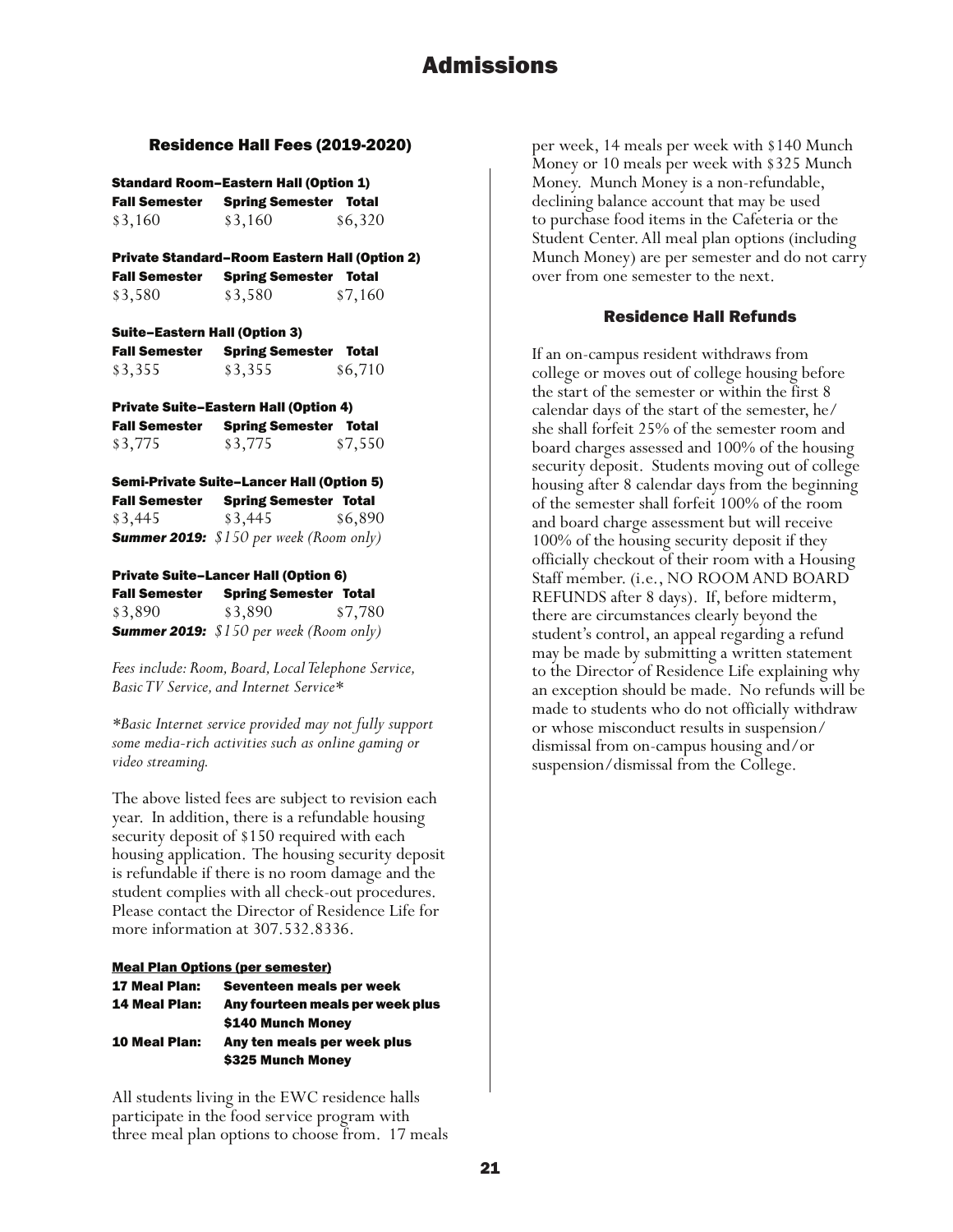| <b>Credit</b><br><b>Hours</b> | <b>On-Campus</b><br><b>Activity &amp;</b><br><b>Use Fees</b> | <b>Outreach</b><br><b>Activity &amp;</b><br><b>Use Fees</b> | <b>Technology</b><br><b>Fee</b> | <b>In-State</b><br><b>Tuition</b> | WUE*<br><b>Tuition</b> | <b>Out-of-State</b><br><b>Tuition</b> |
|-------------------------------|--------------------------------------------------------------|-------------------------------------------------------------|---------------------------------|-----------------------------------|------------------------|---------------------------------------|
|                               |                                                              |                                                             |                                 |                                   |                        |                                       |
|                               | \$30                                                         | \$8                                                         | \$8                             | \$99                              | \$148                  | \$297                                 |
| $\overline{2}$                | 60                                                           | 16                                                          | 16                              | 198                               | 296                    | 594                                   |
| 3                             | 90                                                           | 24                                                          | 24                              | 297                               | 444                    | 891                                   |
| $\overline{4}$                | 120                                                          | 32                                                          | 32                              | 396                               | 592                    | 1,188                                 |
| 5                             | 150                                                          | 40                                                          | 40                              | 495                               | 740                    | 1,485                                 |
| 6                             | 180                                                          | 48                                                          | 48                              | 594                               | 888                    | 1,782                                 |
| 7                             | 210                                                          | 56                                                          | 56                              | 693                               | 1,036                  | 2,079                                 |
| 8                             | 240                                                          | 64                                                          | 64                              | 792                               | 1,184                  | 2,376                                 |
| 9                             | 270                                                          | 72                                                          | 72                              | 891                               | 1,332                  | 2,673                                 |
| 10                            | 300                                                          | 80                                                          | 80                              | 990                               | 1,480                  | 2,970                                 |
| 11                            | 330                                                          | 88                                                          | 88                              | 1,089                             | 1,628                  | 3,267                                 |
| 12                            | 360                                                          | 96                                                          | 96                              | 1,188                             | 1,776                  | 3,564                                 |
| 13                            | 390                                                          | 104                                                         | 104                             | 1,287                             | 1,924                  | 3,861                                 |
| 14                            | 420                                                          | 112                                                         | 112                             | 1,386                             | 2,072                  | 4,158                                 |
| 15                            | 450                                                          | 120                                                         | 120                             | 1,485                             | 2,220                  | 4,455                                 |
| $16+$                         | 450                                                          | 128                                                         | 128                             | 1,485                             | 2,220                  | 4,455                                 |

# 2019-2020 Activity & Use Fees, 2019-2020 Tuition

NOTE: Students pay either on-campus or outreach use fees depending upon their primary home location, but not both. On-campus includes Torrington and Douglas campuses, applies to face-to-face and online classes.

*\*The Western Undergraduate Exchange (WUE) tuition rate is calculated at approximately 1 1/2 times the resident tuition rates. To qualify for the WUE rate, a student must be a resident of Alaska, Arizona, California, Colorado, Hawaii, Idaho, Montana, Nevada, New Mexico, North Dakota, Oregon, South Dakota, Utah, Washington, Pacific Island U.S. territories (American Samoa, Northern Marianas, and Guam), and free-standing states (Marshall Islands, Federated States of Micronesia, and Palau). Nebraska residents also qualify for WUE tuition rates.*

## 2019-20 Cost of Attendance (Budget based on estimated 2019-2020 costs)

The table below is an *estimate* of the average annual cost of attendance for a full-time student living on campus. The tuition and fees are based on a 15 credit hour semester. Estimated Cost of Attendance figures for financial aid budgets and awarding may differ from these figures.

|                                                 | In-State | <b>WUE</b>          | Out-of-State |
|-------------------------------------------------|----------|---------------------|--------------|
| Tuition and Fees                                | \$4,110  | \$5,580             | \$10,050     |
| Housing and Meals (Standard Room, Eastern Hall) | \$6,320  | \$6,320             | \$6,320      |
| Books and Supplies                              | \$1,500  | \$1,500             | \$1,500      |
| Transportation and Personal Expenses (Varies)   | \$2,740  | $\frac{1}{3}$ , 140 | \$3,140      |
| TOTAL ESTIMATED COST PERYEAR                    | \$14,670 | \$16,540            | \$21,010     |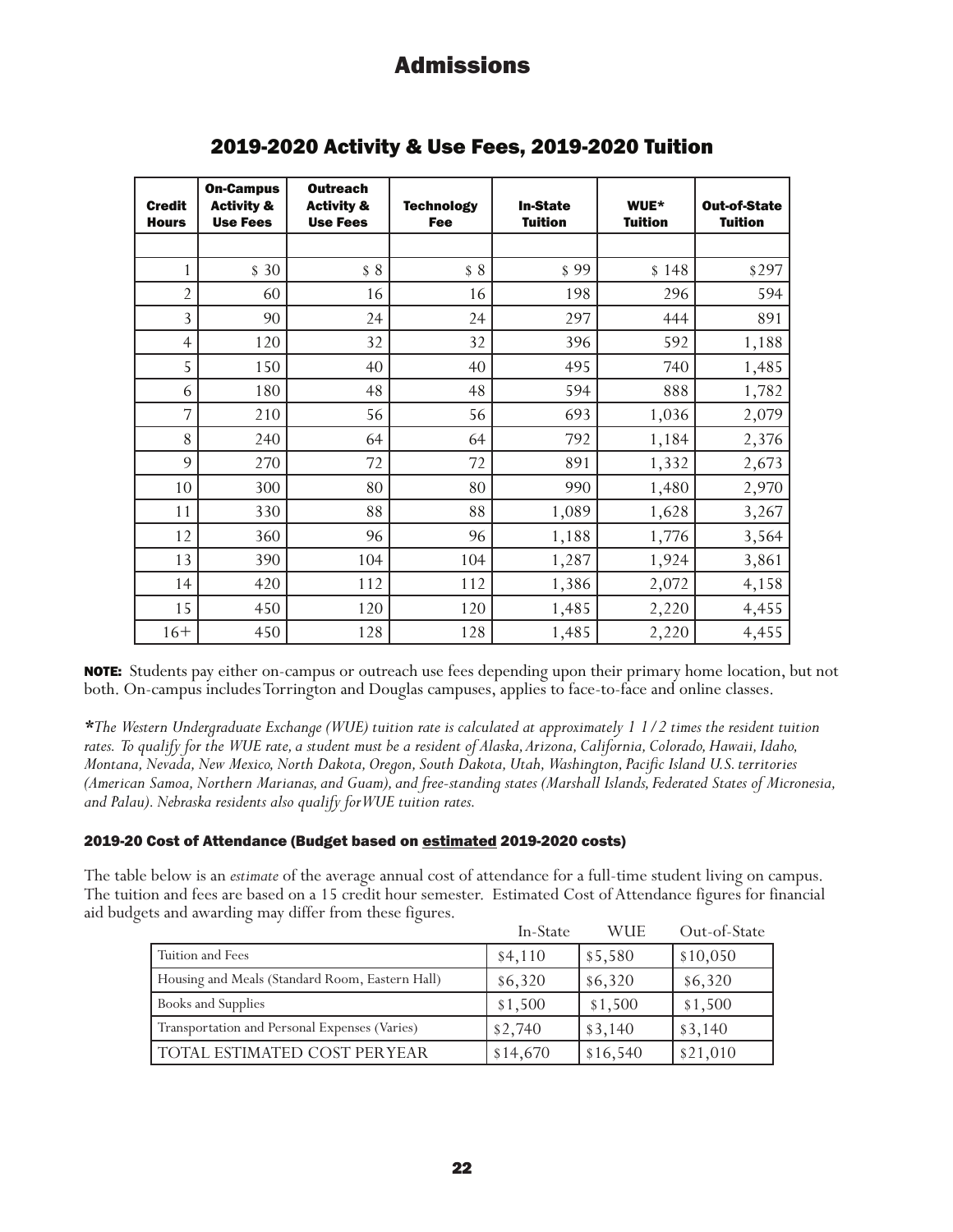# Special Charges

| 1. | Placement Test Fee (per session)                                                                                                                                                                                                                                                      | \$20                              |
|----|---------------------------------------------------------------------------------------------------------------------------------------------------------------------------------------------------------------------------------------------------------------------------------------|-----------------------------------|
| 2. | Placement Test Retake Fee<br>(per test if taken within one year of the original test) First retake is free. Subsequent<br>retakes are given with advisor approval only.                                                                                                               | \$7.50 per test                   |
| 3. | <b>Additional Placement Test Fee</b><br>(per session) for B-Virtual Proctoring Option. B-Virtual proctoring will be offered<br>to international students and others who do not have access to a testing center, prior<br>to traveling to EWC. All fees must be paid prior to testing. | \$25                              |
| 4. | Audit Class Fee                                                                                                                                                                                                                                                                       | Same as for credit students       |
| 5. | Health Occupations Aptitude Exam (HOAE)                                                                                                                                                                                                                                               | \$20                              |
| 6. | <b>Course Fees</b>                                                                                                                                                                                                                                                                    |                                   |
|    | AECL 1000 - Agroecology                                                                                                                                                                                                                                                               | \$25 course fee                   |
|    | ANSC 1100 - Management of Reproduction                                                                                                                                                                                                                                                | \$150 course fee                  |
|    | ANSC 2615 - Anatomy and Physiology of Domestic Animals I/II                                                                                                                                                                                                                           | \$80 course fee                   |
|    | ART 2410 - Ceramics I                                                                                                                                                                                                                                                                 | \$40 course fee                   |
|    | BARB 1525 - Barbering Hair Fundamentals I                                                                                                                                                                                                                                             | \$750 barber kit                  |
|    | BARB 2500 - Barbering Crossover for Cosmetology                                                                                                                                                                                                                                       | \$750 barber kit                  |
|    | BARB 2500 - Barbering Crossover for Cosmetology                                                                                                                                                                                                                                       | \$1,750 course fee                |
|    | BARB 2600 - Barbering Crossover for Hair Stylist                                                                                                                                                                                                                                      | \$750 barber kit                  |
|    | BARB 2600 - Barbering Crossover for Hair Stylist                                                                                                                                                                                                                                      | \$1,750 course fee                |
|    | CRMJ 2781 - Use of Force I                                                                                                                                                                                                                                                            | \$50 course fee                   |
|    | CRMJ 2791 - Use of Force II                                                                                                                                                                                                                                                           | \$50 course fee                   |
|    | CSMO 1505 - Nail Technology Lab                                                                                                                                                                                                                                                       | \$220 nail kit                    |
|    | CSMO 1600 - Intro to Skin Technology                                                                                                                                                                                                                                                  | \$200 skin kit                    |
|    | CSMO 1705 - Hair Fundamentals                                                                                                                                                                                                                                                         | \$500 hair kit                    |
|    | EDUC 2005 - Prescreen for Practicum in Teaching                                                                                                                                                                                                                                       | Variable                          |
|    | EDUC 2100 - Practicum in Teaching                                                                                                                                                                                                                                                     | \$25 course fee                   |
|    | GUNS 1505 - Firearms Bench Metal I                                                                                                                                                                                                                                                    | \$75 course fee                   |
|    | GUNS 1510 - Firearms Machine Shop I                                                                                                                                                                                                                                                   | \$75 course fee                   |
|    | GUNS 1515 - Firearms Metal Shop II                                                                                                                                                                                                                                                    | \$75 course fee                   |
|    | GUNS 1520 - Stockmaking                                                                                                                                                                                                                                                               | \$50 course fee                   |
|    | GUNS 1525 - Custom Gunmaking                                                                                                                                                                                                                                                          | \$50 course fee                   |
|    | GUNS 1550 - Firearms Repair and Restoration                                                                                                                                                                                                                                           | \$50 course fee                   |
|    | GUNS 1600 - Firearms Conversions                                                                                                                                                                                                                                                      | \$75 course fee                   |
|    | GUNS 1650 - Firearms Metal Finishing                                                                                                                                                                                                                                                  | \$50 course fee                   |
|    | HLED 1221 - Standard First Aid and Safety                                                                                                                                                                                                                                             | Variable<br>Cost of Certification |
|    | HLTK 2005 - Prescreen for Health Technology                                                                                                                                                                                                                                           | Variable                          |
|    | ITEC 2360 - Teaching with Technology                                                                                                                                                                                                                                                  | $\$15$ course fee                 |
|    | Applied Music Courses (MUSC 1200, 1201, 1202, 1203, & 2200)                                                                                                                                                                                                                           | \$25 per credit                   |
|    | MUSC 1150 - Guitar                                                                                                                                                                                                                                                                    | \$25 per credit                   |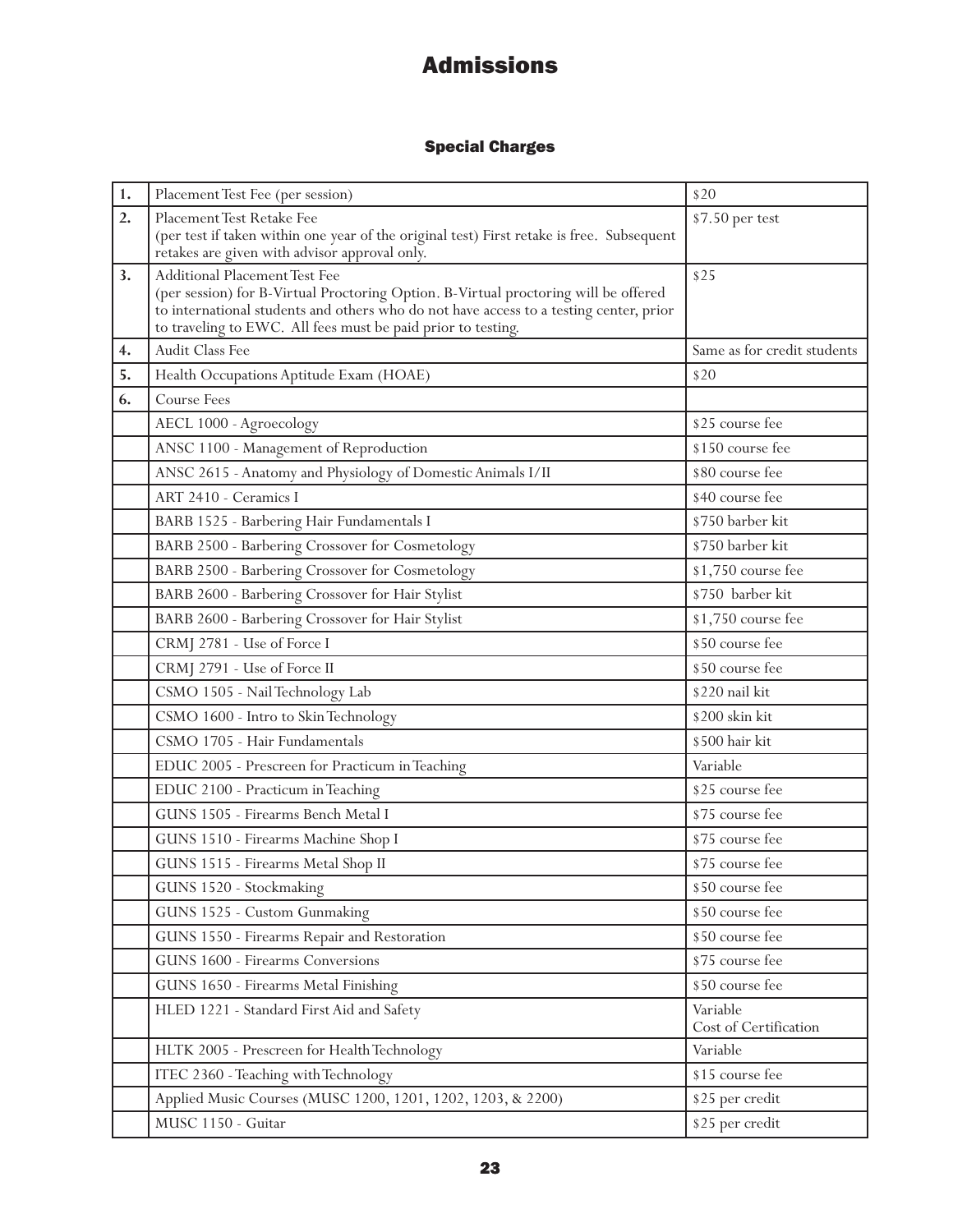|     | MUSC 2150 - Guitar II                                                                                             | \$25 per credit          |
|-----|-------------------------------------------------------------------------------------------------------------------|--------------------------|
|     | NURS 1100 - Nursing Care: Health Promotion                                                                        | Varies, course fee       |
|     | NURS 1200 - Nursing Care: Chronic Illness                                                                         | Varies, course fee       |
|     | NURS 2300 - Nursing Care: Acute Illness                                                                           | Varies, course fee       |
|     | NURS 2400 - Nursing Care: Complex Illness                                                                         | Varies, course fee       |
|     | PEAC 103_ (part-time students only)                                                                               | \$35                     |
|     | VTTK 0005 - Rabies Vaccination                                                                                    | Variable                 |
|     | VTTK 1500 - Orientation to Veterinary Technology                                                                  | \$150 course fee         |
|     | VTTK 1600 - Clinical Procedures                                                                                   | \$150 course fee         |
|     | VTTK 1625 - Laboratory Analysis                                                                                   | \$75 course fee          |
|     | VTTK 1630 - Veterinary Hematology                                                                                 | \$75 course fee          |
|     | VTTK 1750 - Veterinary Pharmacology                                                                               | \$75 course fee          |
|     | VTTK 1755 - Veterinary Parasitology                                                                               | \$75 course fee          |
|     | VTTK 2005 - Prescreen for Veterinary Technology (Pre-Enrollment)                                                  | Variable                 |
|     | VTTK 2500 - Veterinary Anesthesia and Analgesia                                                                   | \$150 course fee         |
|     | VTTK 2505 - Diagnostic Imaging                                                                                    | \$150 course fee         |
|     | VTTK 2600 - Diagnostic Microbiology                                                                               | \$75 course fee          |
|     | VTTK 2615 - Anatomy and Physiology of Domestic Animals I/II                                                       | \$80 course fee          |
|     | VTTK 2700 - Laboratory and Exotic Animals                                                                         | \$150 course fee         |
|     | VTTK 2750 - Clinical Problems                                                                                     | \$150 course fee         |
|     | VTTK 2815 - Large Animal Techniques                                                                               | \$150 course fee         |
|     | WELD 1755 - Shielded Metal Arc Welding                                                                            | \$100 course fee         |
|     | WELD 1760 - Advanced Shielded Metal Arc Welding                                                                   | \$100 course fee         |
|     | WELD 2500 - Structural Welding                                                                                    | \$100 course fee         |
|     | WELD 2510 - Pipe Welding I                                                                                        | \$100 course fee         |
|     | WELD 2520 - Pipe Welding II                                                                                       | \$100 course fee         |
| 7.  | ${\rm CLEP}$ Examinations (per test) + ${\rm CLEP}$ Fee                                                           | \$15                     |
| 8.  | DSST Examinations (per test) + DSST Fee                                                                           | \$15                     |
| 9.  | Institutional Challenge Examination (per test)                                                                    | \$20                     |
| 10. | Field Studies Fee                                                                                                 | Variable                 |
| 11. | Rodeo Fee                                                                                                         | \$30                     |
| 12. | Workforce Development Fee                                                                                         | Variable                 |
| 13. | Test Proctoring Fee for Out-of-State College (per test)                                                           | \$15                     |
| 14. | Graduation Fee*                                                                                                   | \$50                     |
| 15. | Nursing - TEAS-V Exam                                                                                             | \$45                     |
| 16. | WorkKeys Assessment Fee/complete battery of three exams (Graphic Literacy,<br>Applied Math & Workplace Documents) | \$55                     |
| 17. | WorkKeys Retakes                                                                                                  | \$20 per individual exam |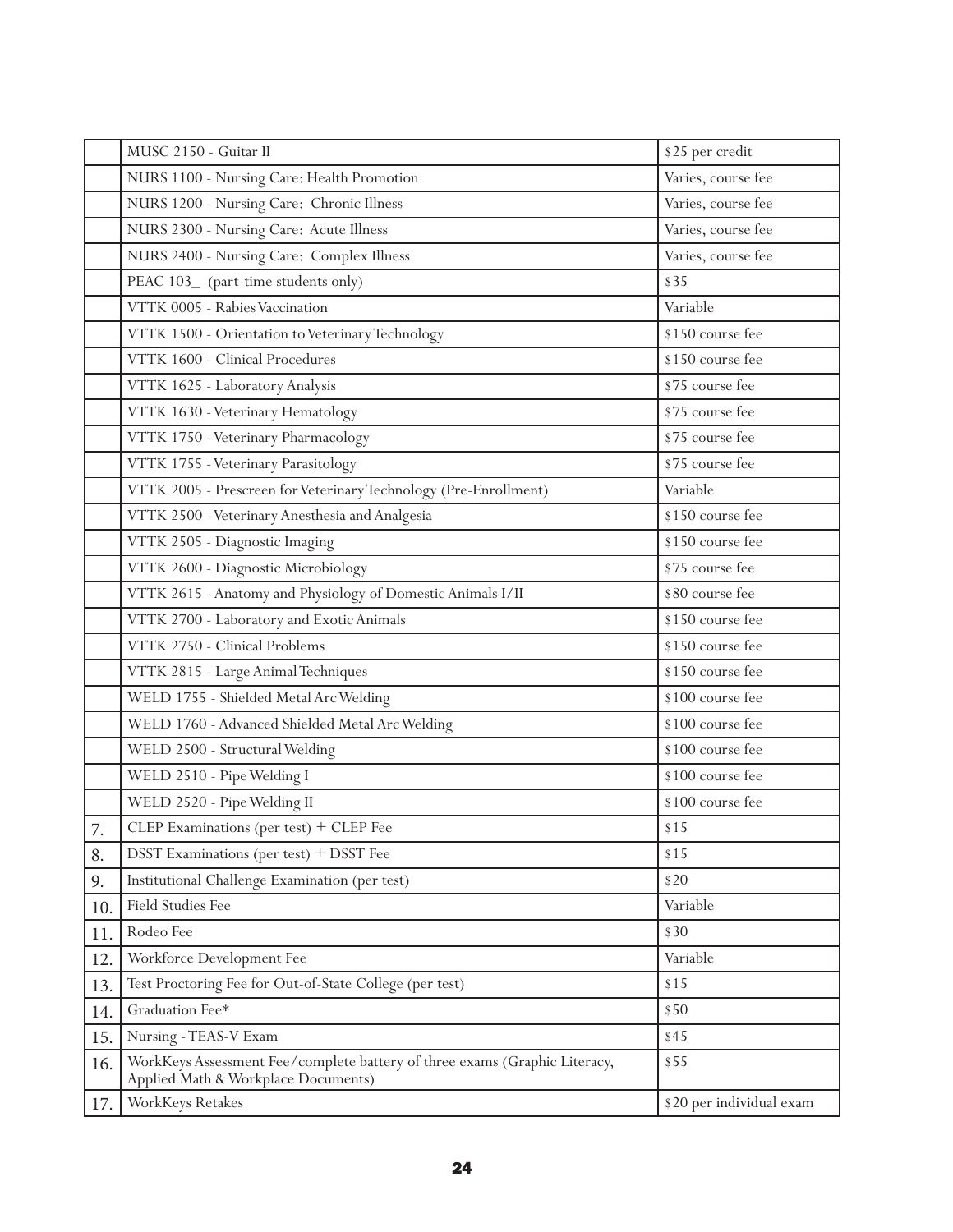### *Fees, including course fees and lab fees, are subject to change without notice.*

\*The graduation fee is mandatory for all students regardless of participation in the graduation ceremony. Fee will be assessed once the intent to graduate process is complete. Should a student fail to complete the required courses to graduate, the graduation fee is not refunded and will be reassessed in the semester the student plans to complete the requirements for graduation.

## Tuition/Fee Refunds

Tuition and Activity & Use/Technology Fees are refunded on a course-by-course basis, and are determined by the length of the course and the first meeting day of the course.

\*Tuition: For courses which meet the full (16 week) semester, tuition is refunded in full for 14 calendar days beginning with the first day of the class. Thereafter, there is no refund of tuition. For courses which are offered for less than a full (16 week) semester, the tuition refund will be prorated.

\*Activity & Use/Technology Fees: For courses which meet the full (16 week) semester, activity and use/technology fees are refunded in full for 8 calendar days beginning with the first day of the class. For courses which are offered for less than a full (16 week) semester, the activity & use/ technology fees refund will be prorated.

**\****For students with federal financial aid please refer to Withdrawals and Return of Title IV Aid in the Financial Aid section.*

### Residency

Requirements for in-state residency for tuition determination for Wyoming Community Colleges are established by the Wyoming Community College Commission. The following regulations govern the classification of students as a resident or non-resident for the purpose of tuition assessment at each of the seven Wyoming Community Colleges.

### a. RESIDENCE CLASSIFICATION POLICY

1. Individuals may be reclassified for the following term when facts indicate that a change in residency has occurred since the time of original residence classification or since their most recent appeal.

## **Reclassification as an in-state student will not be applied retroactively to previous terms.**

- 2. A student assigned a non-resident classification may submit a request for reclassification to the Registrar. **The student must submit the request and accompanying documentation on or before the first day of classes.** A decision will be rendered within 20 days of the first day of classes.
- 3. A student classified as a resident by one Wyoming Community College or the University of Wyoming will be considered a resident at all Wyoming Community Colleges.

### b. CLASSIFICATION PROCEDURES

- 1. Residence classification shall be initiated for each student at the time the application for admission is accepted.
- 2. The following students are considered **nonresidents:**

• Individuals who are not U.S. citizens or permanent residents except as provided by C.2 or C.3 as follows.

• Individuals holding a valid Nonimmigrant status in the following categories: F-1 and F-2; H-3 and H-4; J-1; K-1; and J-2; M-1 and M-2; Q-1; and R-2 visas except as provided by C.2 or C.3 as follows.

## c. RESIDENCY

The following students are considered Wyoming residents (accompanying documents may be required):

- 1. A financial dependent or under the age of 24 with a parent, guardian, or spouse who lives in the State of Wyoming. (Provide most recent tax return for verification of dependent status. Additional documents may be required to show length of residency in Wyoming.)
- 2. A graduate of a Wyoming high school. (High school transcript or diploma may be required.)
- 3. A student who earned a high school equivalency in Wyoming and also qualifies for a Hathaway Scholarship. (Verification of Hathaway eligibility is required as well as completion of high school equivalency.)
- 4. An active member of the Wyoming National Guard or U.S. Armed Forces member stationed in Wyoming, or the dependent of